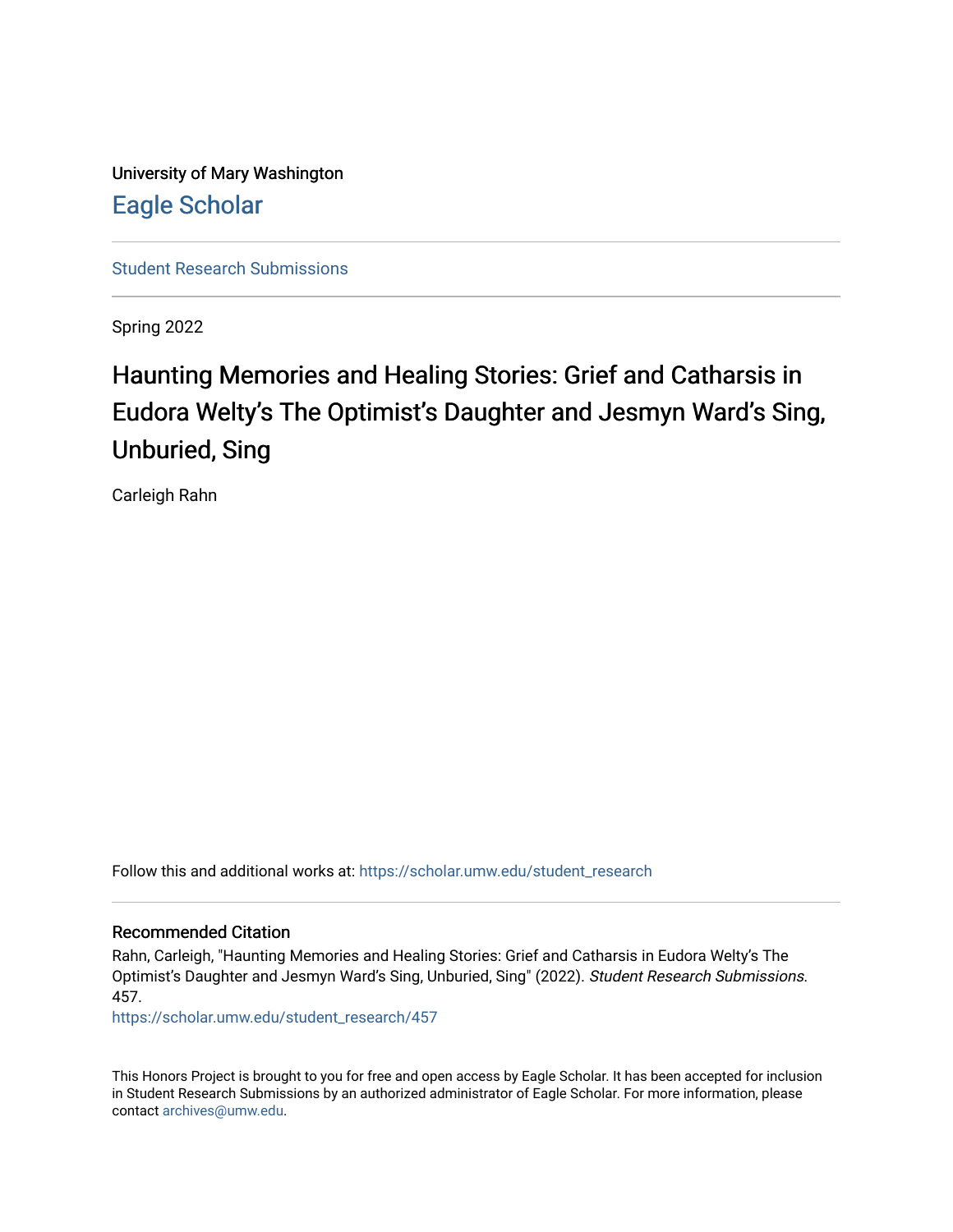Carleigh Rahn

Professor Richards

ENGL 457C

December 8, 2021

Haunting Memories and Healing Stories: Grief and Catharsis in Eudora Welty's *The Optimist's Daughter* and Jesmyn Ward's *Sing, Unburied, Sing* "Tis not Dying that hurts us so—/ 'Tis Living — hurts us more—"

-Emily Dickinson

Complicated familial relationships saturate southern literature. In particular, Eudora Welty's *The Optimist's Daughter* and Jesmyn Ward's *Sing Unburied Sing* grapple with the family's relationships to one another and their memories about the collective and individual past. Memory, then, becomes a central theme for the characters in both novels. As both narratives introduce protagonists struggling with the loss of loved ones, memory becomes one of the only things tethering them to their lost family members. The "impervious" (Welty 179) past, as Welty labels it, is inaccessible by nature: it denies true, authentic connection with those lost to the passage of time. Therefore, the act of remembering—a largely personal act—provides this connection and attempts to reconcile Welty's and Ward's protagonists to the lost past. But memory is often complicated by incomplete narratives, false perceptions, and tense familial relationships. These become the difficult factors that Welty's and Ward's characters must negotiate. The act of remembering, though, is not enough; it is the act of voicing and sharing those memories, storytelling, that provides real healing. Though trauma and grief complicate this process, both Welty's and Ward's protagonists face the past and their own memories through their interactions with haunting figures. And, as inadequate and complicated as those memories are,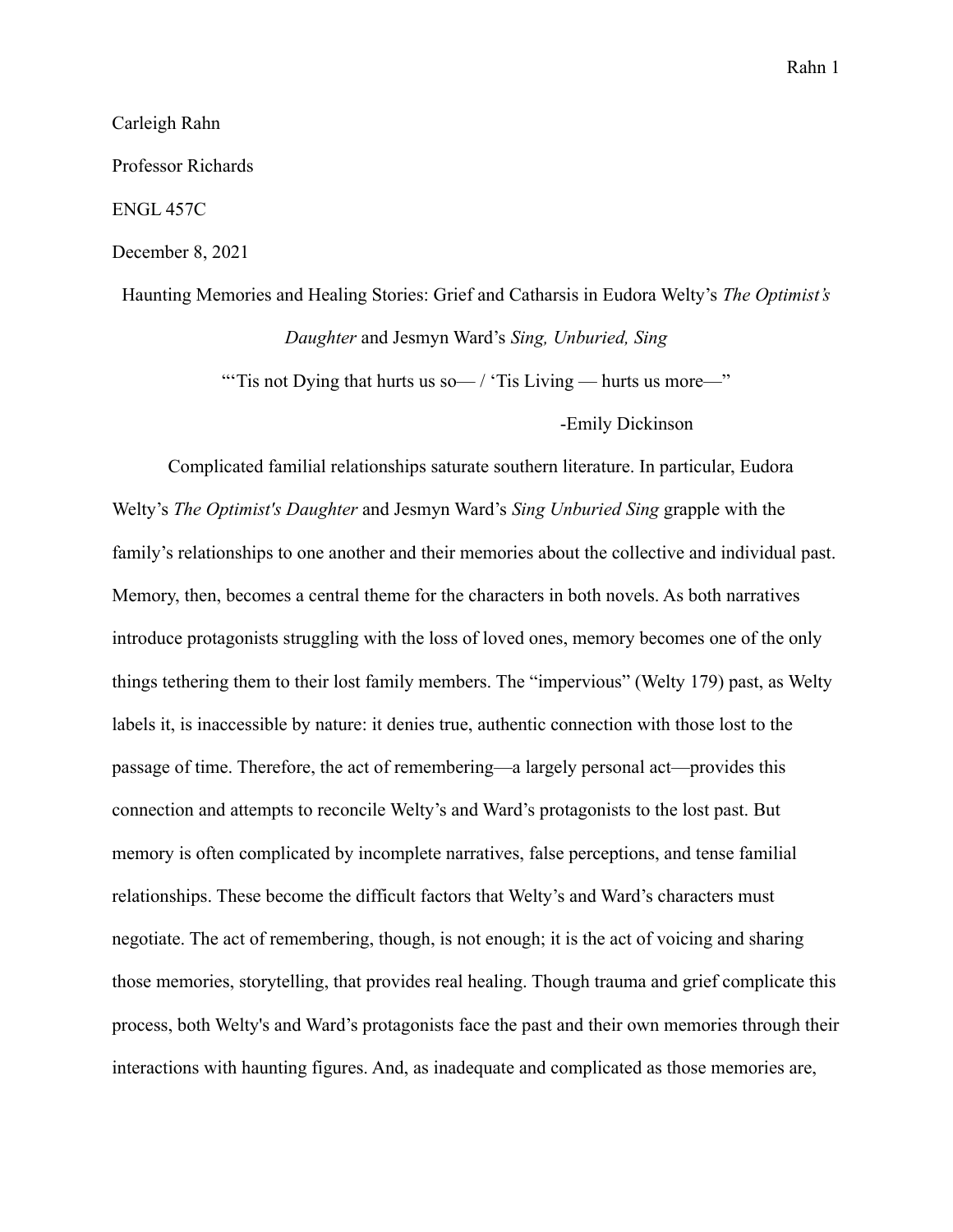the process of remembering and sharing provides healing, and storytelling becomes a true connection between the living and the dead.

For Welty, memories play a particularly important role; they allow characters to connect with one another and tell stories together. As Laurel, Welty's middle-aged protagonist, grapples with the overwhelming grief after losing her husband, Phil, and her parents, she faces the past directly and confronts her own memory, ultimately letting them go. Finding herself trapped in her late parents' bedroom, after fleeing from a terrorizing chimney swift, Laurel discovers all the letters "she [her mother] had received in her life" (Welty 135). Surrounded by these letters, literal artifacts of the past, Laurel begins to uncover years of lost memories. They "call her to the past, and she is finally forced to remember" (House 2). Laurel "wept for what happened to life" (155); the uncovered memories fill her with anguish as she repeats "If Phil could have lived... If Phil lived" (154). Laurel finds no peace in this reconciliation with the past. Instead, she is tormented, haunted by her husband. In fact, she feels guilty for surviving longer than her family: "But the guilt of outliving those you love is justly to be borne, she thought" (162). Guilt floods Laurel and the discomfort surrounding her memories frightens her: "The fantasies of dying could be no stranger than the fantasies of living. Surviving is perhaps the strangest fantasy of them all" (163). This guilt and fear prompt Laurel's first emotional release; "a flood of feeling descended on Laurel" (154). After repressing so many memories and so much grief, something in Laurel breaks and the "the deepest spring in her heart had uncovered itself, and it began to flow again" (154).

Finally, Laurel, in this painful reckoning, releases her memories of her parents and husband instead of "trapping them in the stagnation of a manufactured ideal," (Arnold 5). No longer does Laurel "defensively shape the past to fit into an idea of order" (Traber 11). She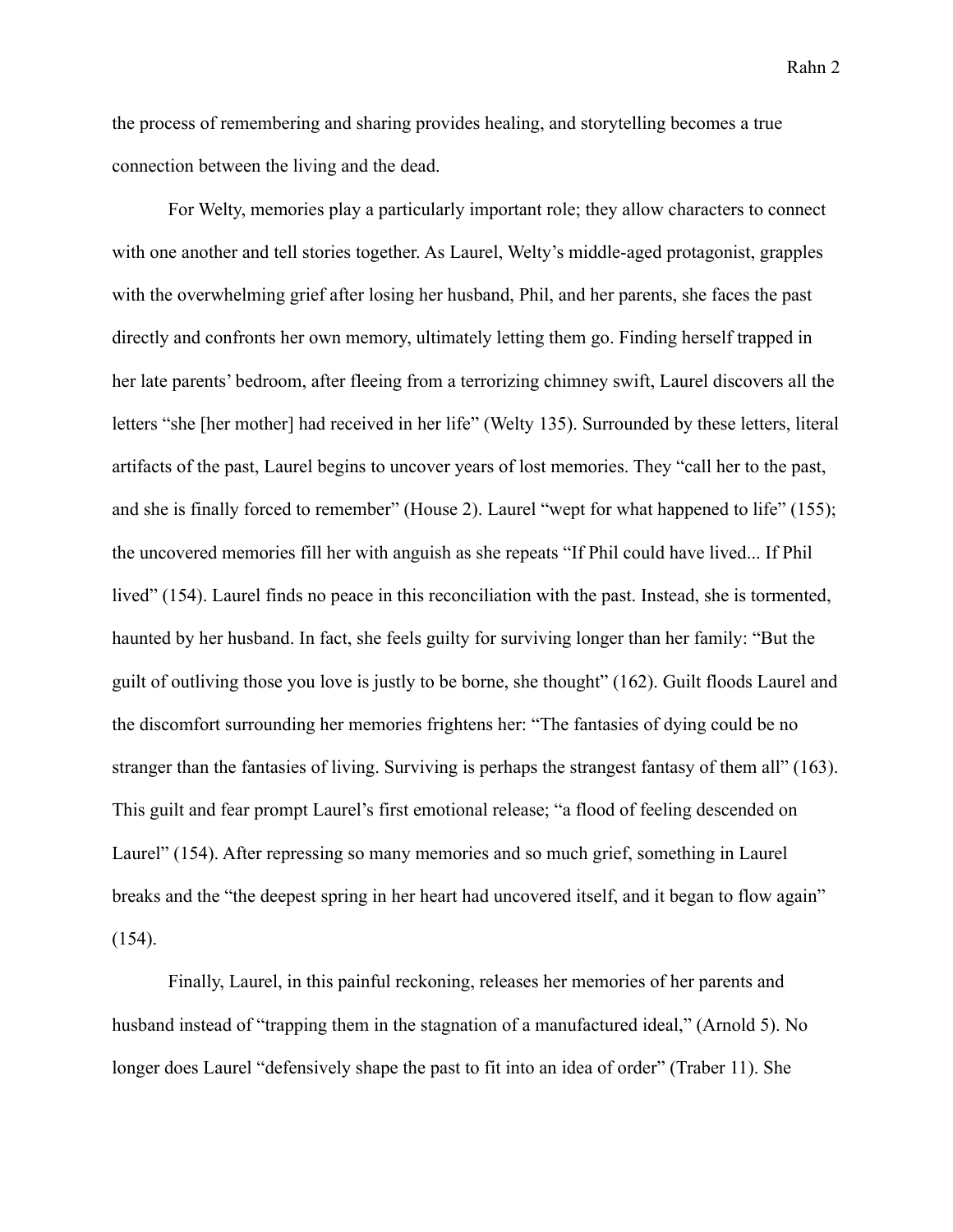finally admits that "Phil was lost" (154). This declaration liberates Laurel as she "relinquishes the past to memory" (Arnold 32) and accepts the permanency of death. But just as it can be comforting to know that memories "live for us," (179) individuals can also manipulate memories, disrupting their memories and potentially misrepresenting the dead. Earlier in the novel, when family and friends are sharing stories about Laurel's father, Laurel begs them to "*remember* right" (83). It is this preoccupation with "right" that points to the unreliability of memory. Haunted by the presence of the dead, the living must "remember right," and construct stories that honor the dead. But after Laurel's painful catharsis, she can release the "burdens we lay on the dying...the lastingness of memory" (146). She no longer uses the "memories as a means to protect herself" (Traber 12), but instead releases her grip on the memories and memory's grip on her.

This moment of release prompts Laurel to finally voice her story. At the conclusion of the novel, Laurel confronts her mother-in-law, Fay, finally speaking her story and gaining agency, thus allowing her to finally move forward. While storytelling saturates much of *The Optimist's Daughter,* it is important to note that Laurel is "often voiceless, without agency, shapeless" (House 2). As Laurel's family and friends share memories of the late Judge McKelvaShe "sat on the back step and gazed at the ladies" (Welty 111) as an outsider in her own narrative. Ironically, Laurel, the protagonist, actually functions as a background character for the louder, more dynamic characters; she "is spoken to but does not speak" (House 2). Therefore, as Laurel is excluded (or perhaps excludes herself) from the main storytelling narrative, she must construct her own stories in a different way.

She accomplishes this by piecing together her own stories the night of her cathartic release. Laurel "sat on the floor and put together the fallen scrap of cloth… lining them up,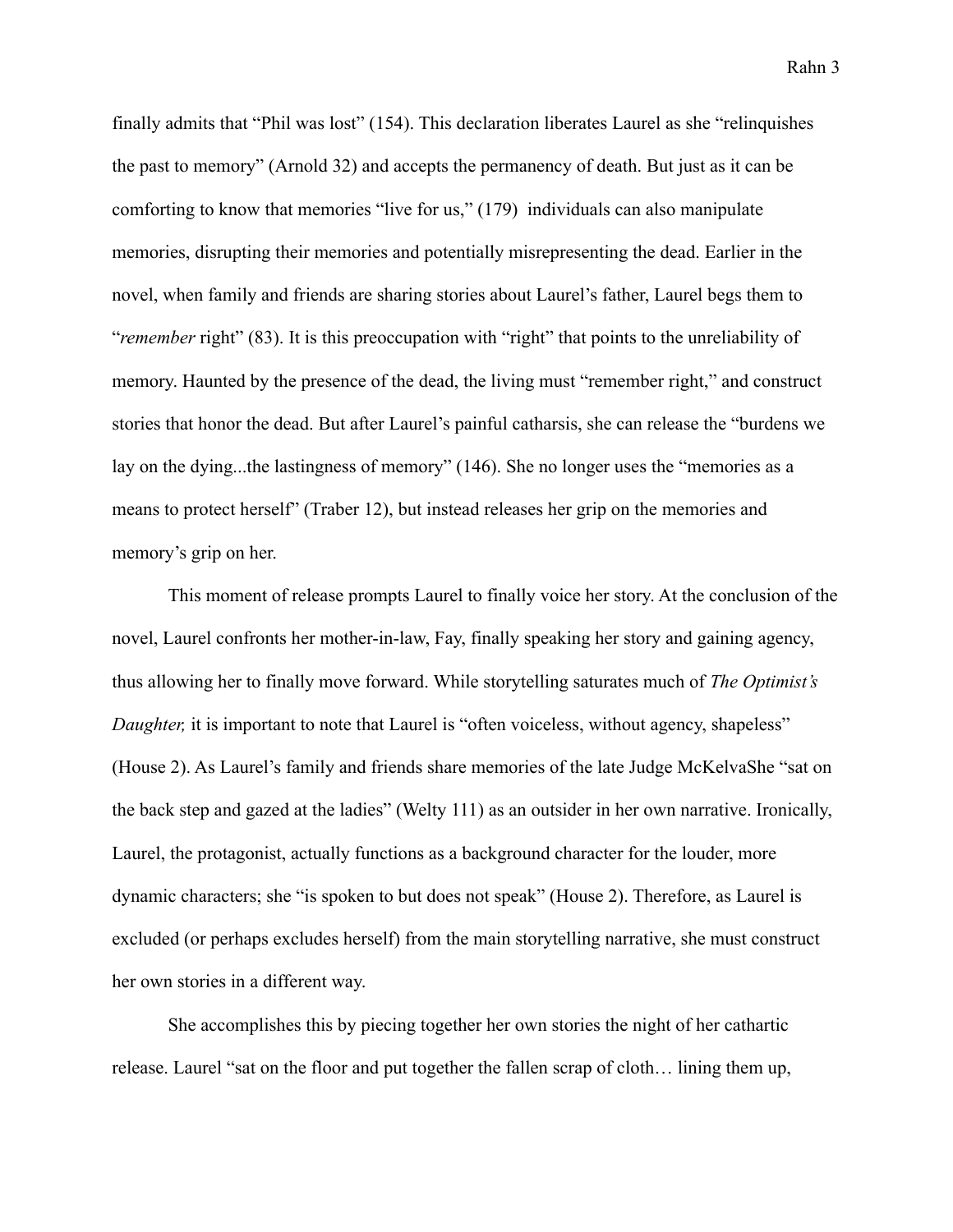spacing them out, making them into patterns, families" (133). The memories that Laurel finds in her parents belongings augment the narratives of the past, Laurel's own memories. The material objects are pieces of the past and they provide Laurel with access to it. Yet, just as she weeps for Phil, she desperately wishes for the dead to be alive: "she wanted them with her to share her grief as she had been the sharer of theirs" (150). Alone with these memories and overwhelming grief, Laurel has yet "been unable to interact with those around her, that is, to retell the stories... Her healing remains incomplete until she can tell her story, their stories" (House 4). Therefore, at last, this moment comes when she confronts Fay, finally voicing her story and releasing the past. After Fay insults the heavily symbolic family treasure, the breadboard, she asks Laurel: "'What do you see in that thing?"' (178). Powerfully, in a moment of reclamation and release, Laurel finally speaks back: "'The whole story, Fay. The whole solid past'" (178). This assertion elevates the breadboard above all else; it houses several crucial memories for Laurel, including those of her mother and husband. Yet, Laurel camly tells Fay, "I think I can get along without that too" (179) and she leaves the breadboard behind. She knows now that "memory lived not in initial position but in the freed hands… and in the heart that can empty but fill again" (179). Laurel becomes a storyteller and "with the circulation of the story comes freedom as Laurel can then let everything go, including the symbol of the breadboard, the past" (House 4).

Having established Welty as an author interested in haunting figures of the past, Ward, a more contemporary writer, furthers the discourse of haunting figures by introducing several ghost characters that *could* speak for the past but instead refuse; with the inclusion of these characters, Ward too reveals the importance of memory and storytelling. Richie, the most vocal ghost character, narrates four out of the fifteen chapters of *Sing.* And while much of the novel centers around Jojo's growth as the adolescent protagonist, Richie's eerie and often haunting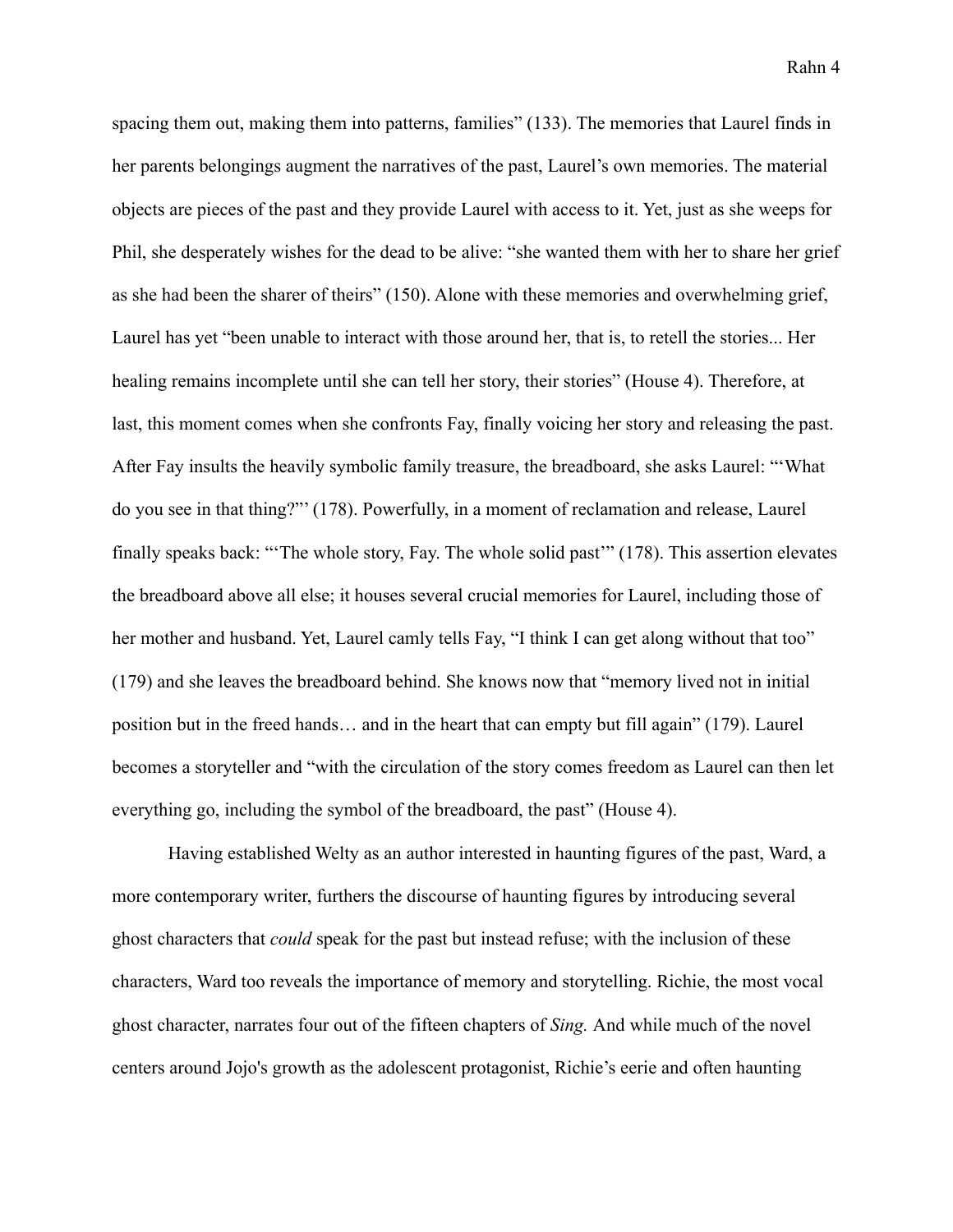presence draws the reader closer to him, and they invest in his character. Ward herself claims Richie as a living part of the story: "I don't want this character to be a memory. I want this character to be real, and to be in the present'' (Ward "Evolution"). This distinction between memory and reality gives Ward ample opportunities to allow the dead to speak directly to the living. But, while "there are so many stories" Richie "could tell him [Jojo]" (Ward 137), Richie refuses, therefore preserving the past and relegating it to memory. And while sanctifying the tradition of storytelling, Richie also condemns it, pointing to one of the flaws of memory. Pop's story, as he tells it to Jojo, is "a moth-eaten shirt, nibbled to threads: the shape is there, but the details have been erased" (137). Here, as Richie points out the incompleteness of Pop's storytelling, he promises an alternative version, one where he could "patch those holes'' (137). But he does not deliver. It is in this moment, then, that Ward offers the most valuable insight on memory. Richie, a ghost capable of relaying the past directly to Jojo, actually refuses to do so. Instead, Ward intentionally reserves the past for translated memories: storytelling. "The intergenerational transmission of stories," no matter their holes, "serves the purpose of connecting Jojo with Mam and Pop as well as with more distant ancestors" (Swartzfager 6). When Pop finally finishes the story about Richie's death, Jojo tells Richie that there "ain't no more stories for you here," (268) attempting to rid his family of Richie and finally let go of the past. Therefore, it is clear that Richie himself does not provide the characters with any solace—his memory is actually quite damning for Pop and Jojo. Instead, it is the act of remembering and storytelling that brings comfort.

And just as Ward comments directly on the power of storytelling, she joins Welty in suggesting voicing stories provides agency and the final cathartic release from traumatic pasts. Leonie, Jojo's fairly absent and problematic mother, narrates the chapter of Mam's, her mother,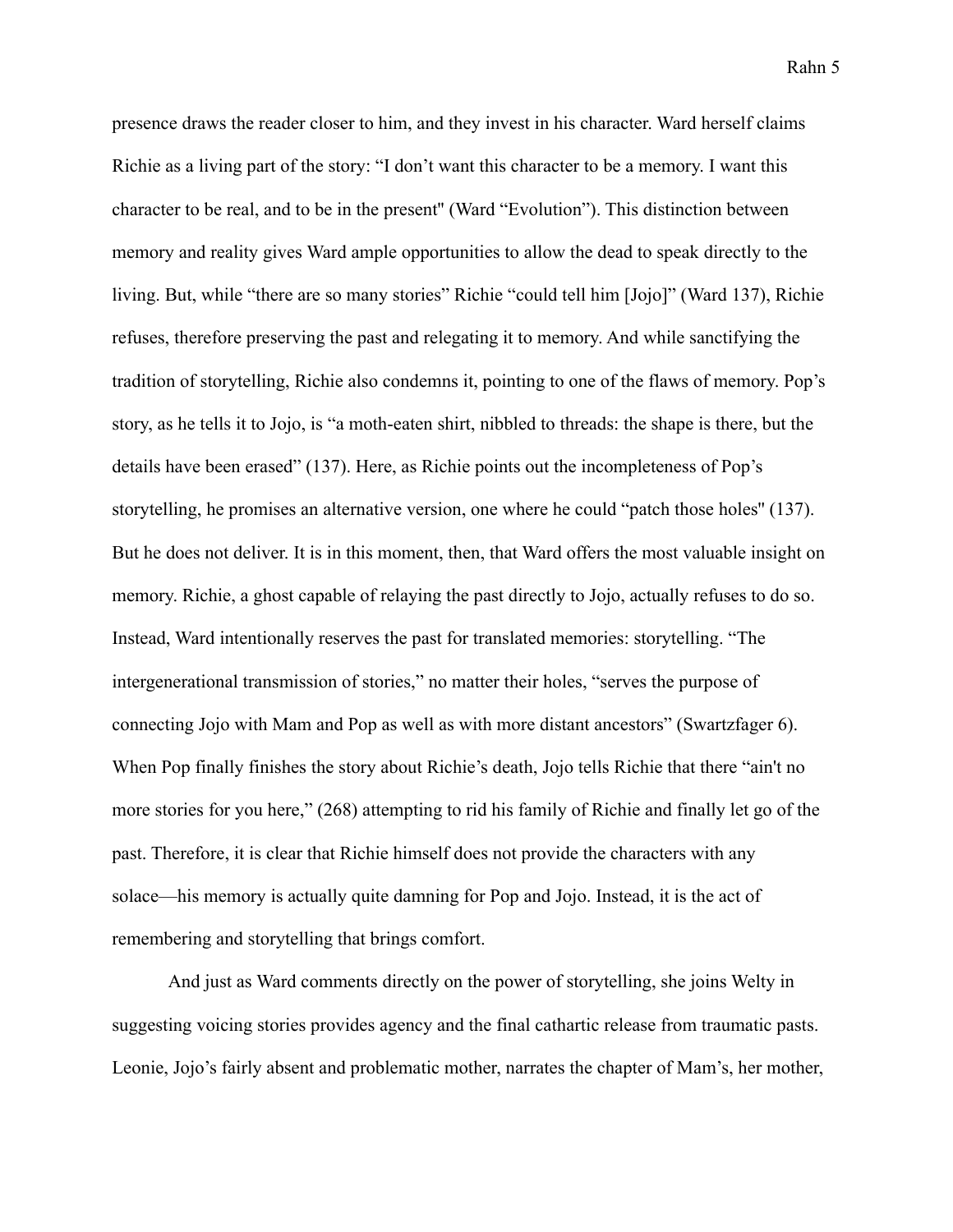death. And with this structural decision, Ward gives Leonie control over this narrative. It is Leonie who is actually responsible for Mam's release. Mam asks Leonie to recite the litany, the process that will finally release her to the afterlife: " Grande Bridgitte, Judge. This altar of stones is for you. Accept our offerings'' (268). Through a "ragged sob" (268), Leonie releases her mother, and therefore lets go of the past. As painful as it is for Leonie, the act of voicing this narrative connects her to her mother and "intergenerational transmission of knowledge is used to cope" (Swartzfager 7) with grief. As the past and present join in this moment of release, "time floods the room in a storm surge" (269); Leonie finally understands what it means to "usher in her [Mam's] gods. To let her go" (270).

Another moment of release comes at the conclusion of the novel. Kayla, Jojo's innocent, "short three-year-old" (19) sister has the final voice in the novel. If Richie embodies the past, and Jojo the present, then Kayla represents the future with her "eyes shining, her mouth open in a smile so wide it looks like she could be screaming," (20). And when Ward gives her the final voice, she asks her readers to invest in the hope for the future. Notably though, she invests in the future in the same way as Welty: through agency and storytelling. The final scene features a crowded tree "full with ghosts… all the way up to the top… There are women and men and boys and girls. Some of them near to babies" (282). But just as Welty contrasts the dooming image of the dilapidated breadboard with Laurel's self-proclamation, Ward gives Kayla command over the looming past: "She [Kayla] faces the tree, nose up to the air. Head tilted back to see. Her eyes Michael's, her nose Leonie's, the set of her shoulder Pop's, and the way she looks upward… all Mam" (284). While this scene highlights the ghosts' "displacement and alienation, it also signifies reunion and communion" (Khedhir 7). And it is Kayla who is responsible for this communion. She "takes all the pieces of everybody and holds them together" (284), uniting the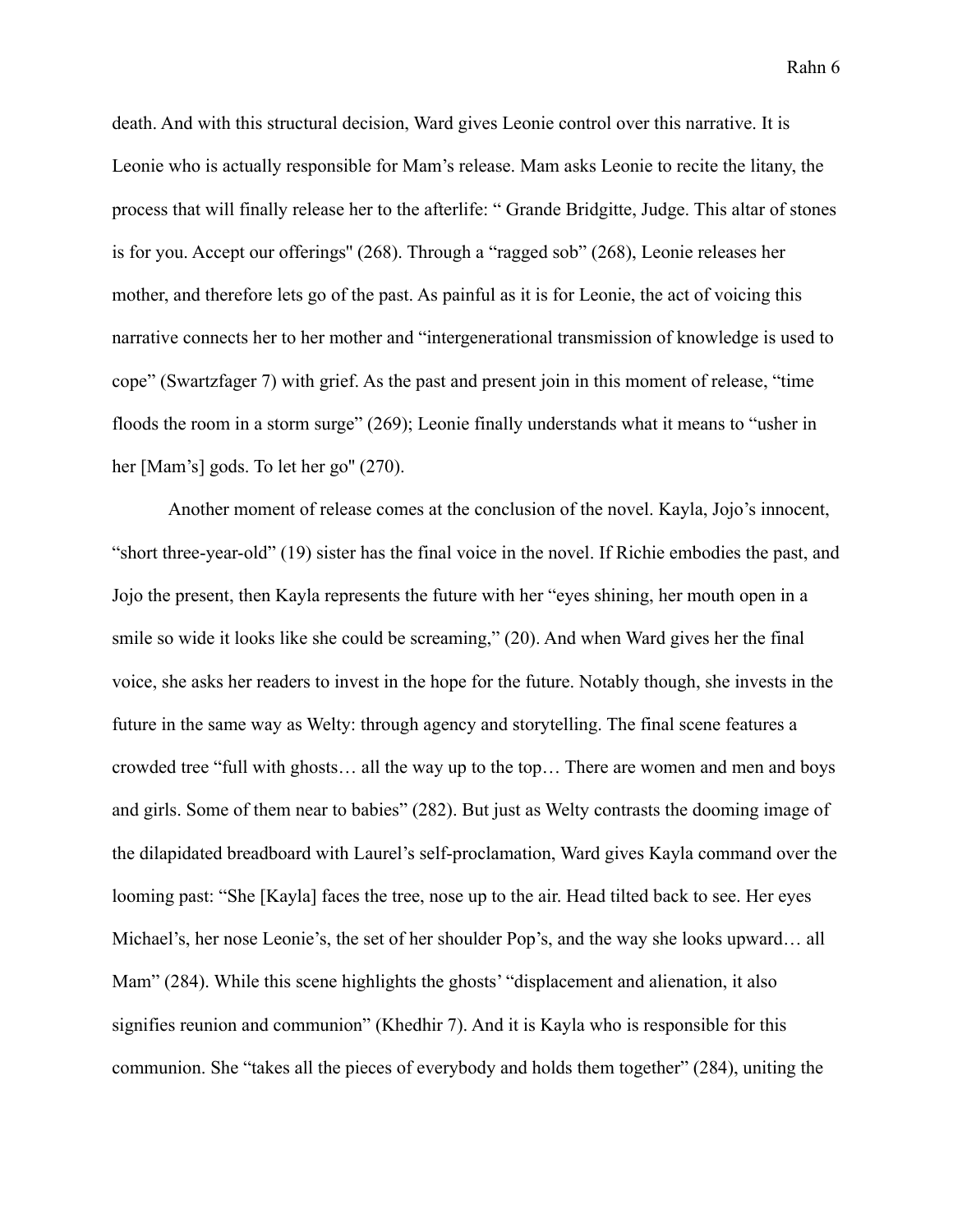past, present, and future through her voice. Kayla, the youngest character in the novel, having been "nurtured from birth on the type of emotional bonds formed through storytelling" (Swartzfager 18), has the "uncanny emotional intelligence" (18) to vocalize the complete story and finally send the ghosts "home." Readers are then left with the image of "this little family who find strength and courage and succor in each other" (Ward "Evolution"). Together, they can let go of the past, carrying memories of their lost family members with them, instead of "pulling the weight of history behind" them (265).

Though Welty and Ward both suggest memory is inevitably incomplete, inaccurate, and often damning, they are careful to not discount its valuable, real connections to the past. While Laurel, Pop, and Jojo do not find comfort in their memories, they find healing in speaking them. When Laurel drives away, leaving Mount Salus for what may be the last time, watching "the many small and unknown hands" (180) waving goodbye, she still mourns her various losses. And when Kayla sings to the ghosts in the tree in the final pages of *Sing,* she does not magically wash away Pop's grief and restore the memories of Richie. But, in both of these instances there *is* a semblance of hope. These characters come face to face with the past, and speak directly to it. And, in speaking, release the past from them and release themselves from the past. Finally, they see that the past is not something to cling to, but to let go of, as Laurel releases the treasured breadboard and as Kayla releases Richie. And with this release, memory no longer haunts or torments these characters, but comforts and liberates them. The living, as incomplete as they may feel, move forward carrying their stories and memories, not dragging them.

## I pledge… Carleigh Rahn